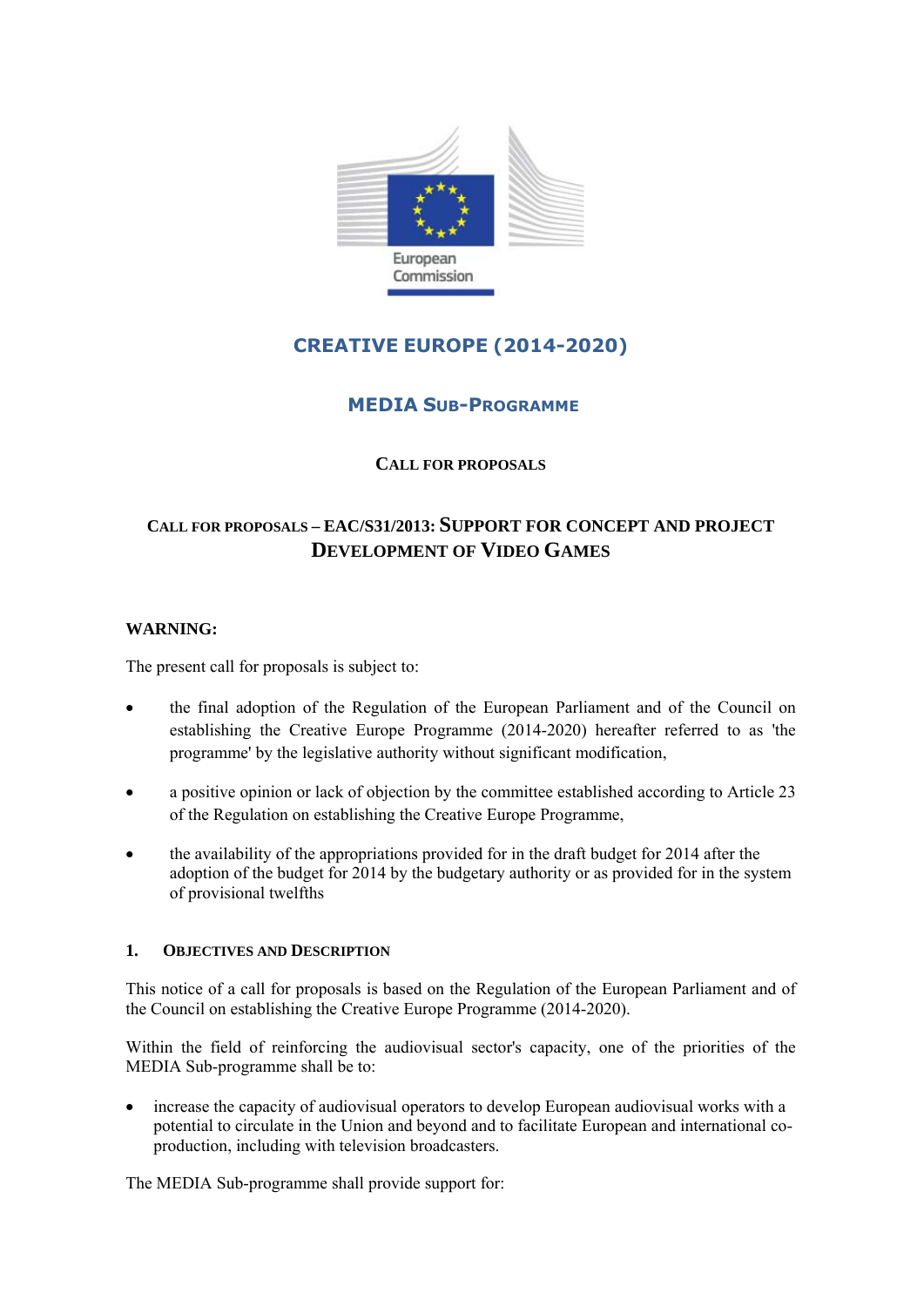• the development of European audiovisual works in particular films and television works such as fiction, documentaries, children's and animated films, as well as interactive works such as videogames and multimedia with enhanced cross-border circulation potential.

## **2. ELIGIBLE APPLICANTS**

This notice of a call for proposals is aimed at European companies whose activities contribute to the attainment of the above objectives, and in particular to production companies that can demonstrate a proven track record.

Applications from legal entities established in one of the following countries are eligible as long as all conditions referred to in Article 8 of the Regulation establishing the Creative Europe Programme are met and the Commission has entered into negotitations with the country:

- − EU Member States;
- − Acceding countries, candidate countries and potential candidates benefiting from a pre-accession strategy, in accordance with the general principles and general terms and conditions for the participation of those countries in Union programmes established in the respective Framework Agreements, Association Council Decisions or similar agreements;
- − EFTA countries which are members of the EEA, in accordance with the provisions of the EEA Agreement;
- − The Swiss Confederation, on the basis of a bilateral agreement to be concluded with that country;
- − Countries of the European neighbourhood area in accordance with the procedures defined with those countries following the framework agreements providing for their participation in European Union programmes.

Proposals from applicants in non EU countries may be selected, provided that, on the date of the award decision, agreements have been signed setting out the arrangements for the participation of those countries in the programme established by the Regulation referred to above.

## **3. ELIGIBLE ACTIONS**

## **Only the development activities for the following projects are eligible:**

digital video games regardless of platform or expected distribution method. In all cases the game must be intended for commercial exploitation.

The Call for Proposals has one deadline: the application for support must be submitted between the date of the publication of the Call for Proposals and 28/03/2014.

The maximum duration of the project is until 30 months from the date of submission.

#### **4. AWARD CRITERIA**

Points will be allocated out of a total of 100 on the basis of the following weighting:

Relevance and European added-value (20 points)

• Quality of development strategy and potential for European and international exploitation